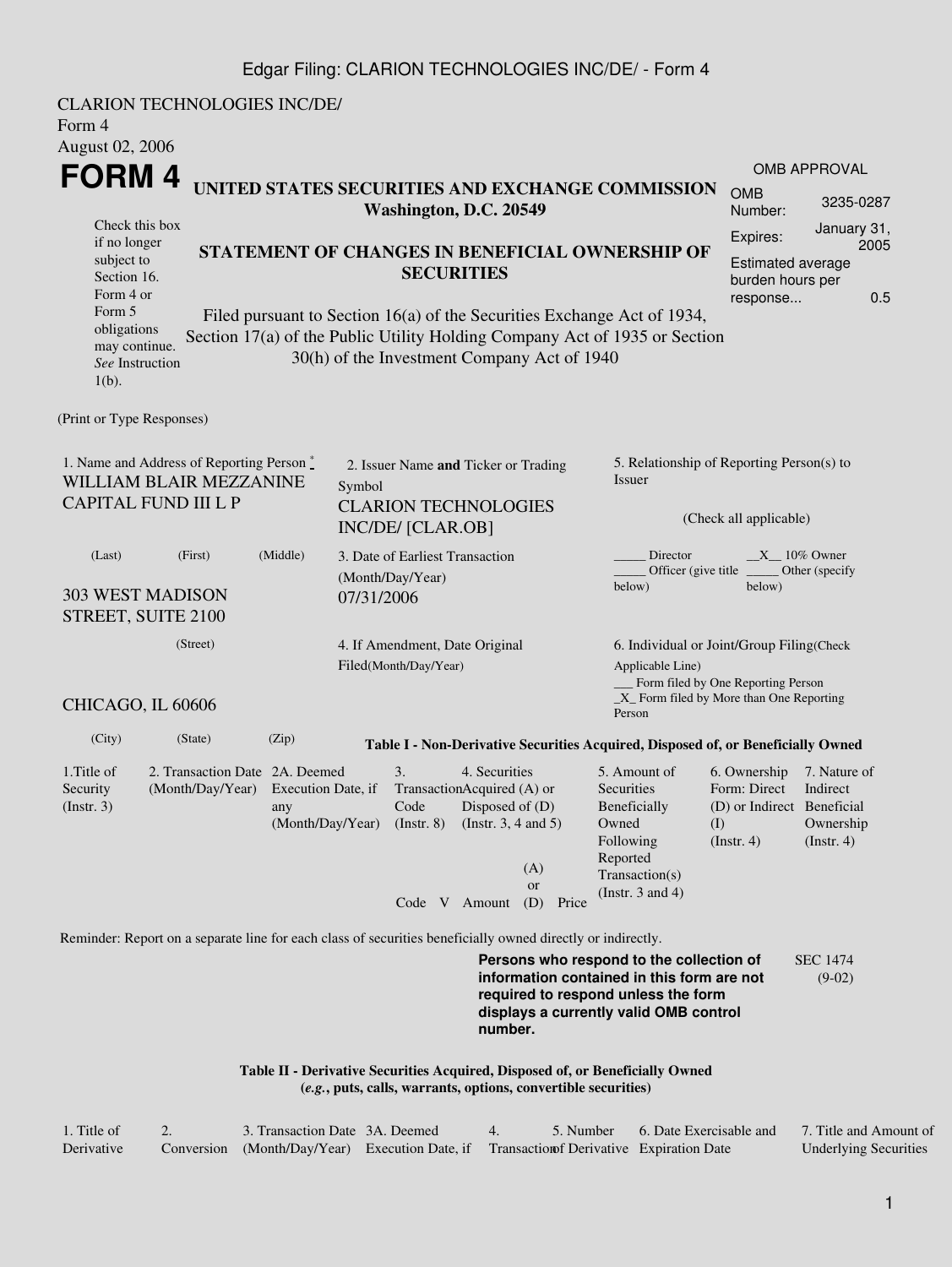### Edgar Filing: CLARION TECHNOLOGIES INC/DE/ - Form 4

| Security<br>$($ Instr. 3 $)$                  | or Exercise<br>Price of<br>Derivative<br>Security |            | any<br>(Month/Day/Year) | Code<br>$($ Instr. 8 $)$ | Securities<br>Acquired<br>$(A)$ or<br>Disposed of<br>(D)<br>(Instr. $3, 4,$<br>and $5)$ |     | (Month/Day/Year)    |                          | (Instr. $3$ and $4$ )  |                                         |
|-----------------------------------------------|---------------------------------------------------|------------|-------------------------|--------------------------|-----------------------------------------------------------------------------------------|-----|---------------------|--------------------------|------------------------|-----------------------------------------|
|                                               |                                                   |            |                         | Code                     | (A)                                                                                     | (D) | Date<br>Exercisable | Expiration Title<br>Date |                        | Amount or<br>Number of<br><b>Shares</b> |
| Series A<br>Convertible<br>Preferred<br>Stock | \$1.75 <sup>(1)</sup>                             | 07/31/2006 |                         | $\mathbf{A}$             | 182.5                                                                                   |     | 07/31/2006          | (2)                      | Common<br><b>Stock</b> | 104,285                                 |

# **Reporting Owners**

| <b>Reporting Owner Name / Address</b>                                                                                        | <b>Relationships</b> |           |         |       |  |
|------------------------------------------------------------------------------------------------------------------------------|----------------------|-----------|---------|-------|--|
|                                                                                                                              | Director             | 10% Owner | Officer | Other |  |
| WILLIAM BLAIR MEZZANINE CAPITAL FUND III L P<br><b>303 WEST MADISON STREET</b><br><b>SUITE 2100</b><br>CHICAGO, IL 60606     |                      | X         |         |       |  |
| WILLIAM BLAIR MEZZANINE CAPITAL PARTNERS III LLC<br><b>303 WEST MADISON STREET</b><br><b>SUITE 2100</b><br>CHICAGO, IL 60606 |                      | X         |         |       |  |
| <b>SHIPP TERRANCE MICHAEL</b><br><b>303 WEST MADISON STREET</b><br><b>SUITE 2100</b><br>CHICAGO, IL 60606                    |                      | X         |         |       |  |
| <b>MACKENZIE TIMOTHY JOHN</b><br><b>303 WEST MADISON STREET</b><br><b>SUITE 2100</b><br>CHICAGO, IL 60606                    |                      | X         |         |       |  |
| <b>WALFISH MARC JAY</b><br><b>303 WEST MADISON STREET</b><br><b>SUITE 2100</b><br>CHICAGO, IL 60606                          |                      | X         |         |       |  |
| <b>WILBLAIRCO ASSOCIATES</b><br><b>222 WEST ADAMS STREET</b><br>CHICAGO, IL 60606                                            |                      | X         |         |       |  |
| <b>BLAIR WILLIAM &amp; CO/IL</b><br><b>222 WEST ADAMS STREET</b><br>CHICAGO, IL 60606                                        |                      | X         |         |       |  |